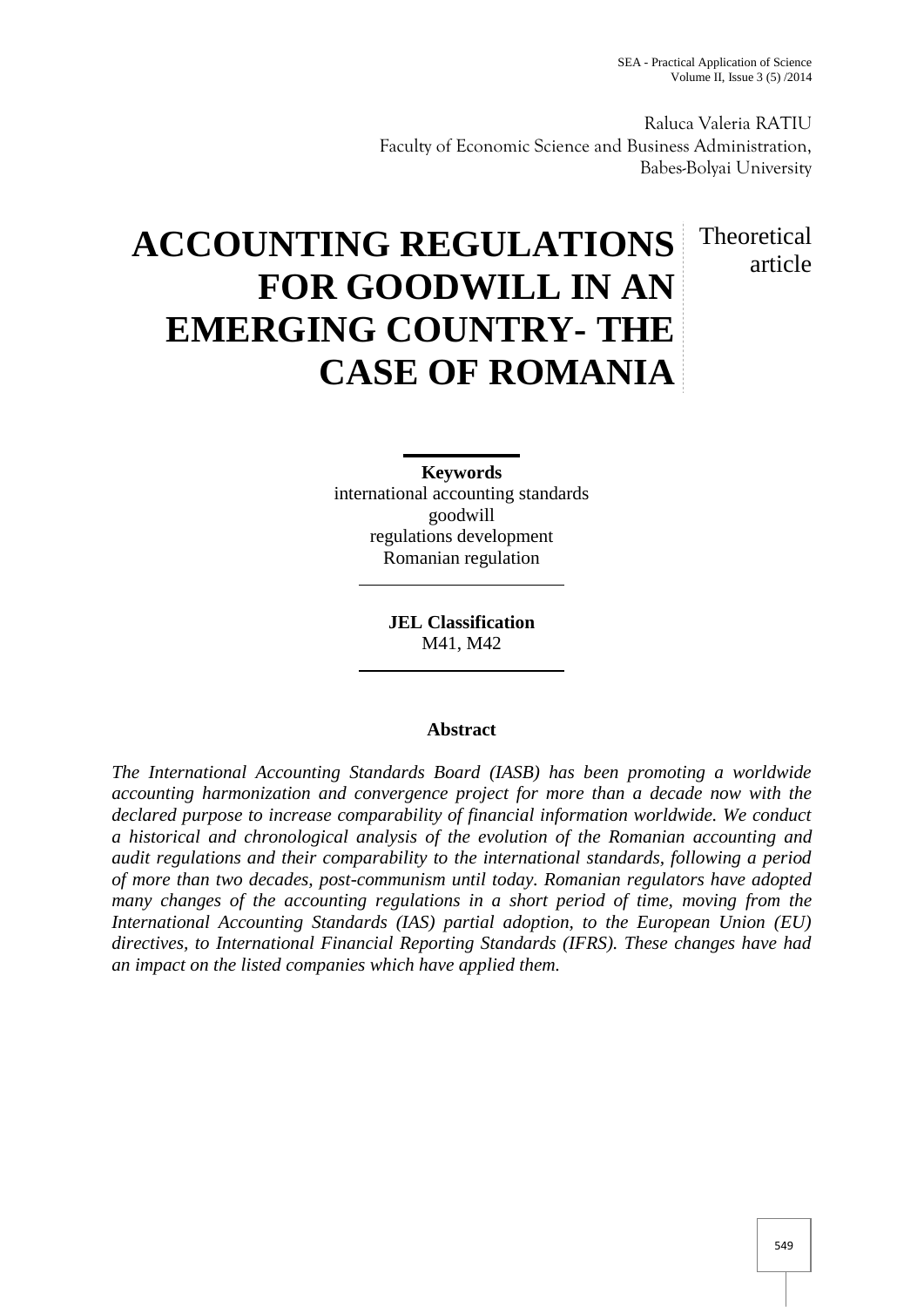## **Introduction**

The IASB has been promoting a worldwide accounting harmonization and convergence project for more than a decade now. The major declared purpose of this project is the need to increase global comparability of financial information. In recognition of this need, the Financial Accounting Standards Board (FASB), the EU and many other countries around the world have joined the IASB to adopt convergent standards of accounting. Albu et al. (2011) note that the implementation of the IFRS by so many emerging countries may be seen as means to gain a sign of legitimacy from the developed countries, as is the case for ex communist countries, which are on the way to modernization.

This paper we will focuses on the particular case of Romania, which is an emerging country that emancipated from a 42 year communist regime in December 1989. We will discuss the particular case of accounting for goodwill evolution in the context of the entire accounting system evolution of Romania. There are two main reasons why we chose to discuss the case of Romania: the objective reason, also addressed by Ionascu et al. (2007) and Albu et al. (2011), is that Romania offers a unique setting of accounting evolution, which transitions several influences over a relative short period of time; the subjective reason is that we are personally interested to acknowledge how our country has managed, via accounting, to move forward from a closed economy to international exposure, and how the topic of our interest- goodwill- has been dealt with in a chronological order.

## **The Evolution of Romanian Accounting Regulations for Goodwill**

The first accounting law in Romania was passed in 1991, Legea contabilit ii Nr. 82/ Accounting Law No. 82. The regulations for its implementation were released in 1993, under the Regulament Nr. 704 de aplicare a Legii contabilitatii Nr. 82/1991/ Government decision No. 704 for the implementation of the Accounting Law No.82/1991. The rules and regulations promoted by these laws were inspired by the French accounting legislation, which is first justified by the need to move away from Russian and communist influences and second, by a strong historical bond which Romania shared with France prior to the communist regime. More reasons why Romania would choose the French model of accounting are given by Feleaga (1992) and they are related to a significant relationship Romania shared with France at an economic, political and social level. The French model had a powerful influence in the period in between the two World Wars and continued to be a model of reference after the communist regime had fallen. Adopting the French model was an attempt to reflect that Romania

would detach from communist rules and regulations.

Government decision No. 704 defines goodwill as:

"an asset which is not recognizable anywhere among other asset, but sustains maintenance and development of a company's potential such as: customers, prime commercial location, market share, reputation and other intangible elements and is recorded in the books under a separate account."

This definition is given from a bottom-up perspective, it considers what elements may be included in goodwill and stresses that it is a separate asset and it will be booked under its own separate account.

Next, the abovementioned law provisions that the value of goodwill is determined as the difference between the consideration given and the total value of assets which are acquired. No mention is given whether the result of the difference is positive or negative. The law does not provide any indications of the possibility of negative goodwill arising.

An interesting observation made in the law is that goodwill is not usually amortized, even if this accounting treatment is provisioned for other assets. Should any irreversible depreciation happen, then amortization can be a solution to write-off that goodwill. No other indication of an accounting treatment is provided.

A detailed attention is directed to the bookkeeping goodwill, which is usual in Romanian regulations, as an increased importance is given to bookkeeping. The goodwill account is debited with the value of acquired goodwill or, given the case, with the value of capitalized goodwill. The account is credited with the value of sold goodwill and with the value of amortized goodwill.

A next phase in the Romanian accounting evolution, as Ionascu et al. (2007) identify, happens between 1996 and 2001 when the Romanian government modernizes the law for compliance with the World Bank and International Monetary Fund (IMF) requirements. With regard to the large companies, the Romanian government issued Ordinul Ministrului Finantelor Publice (OMFP) Nr. 94/2001 pentru aprobarea Reglementarilor contabile armonizate cu Directiva a IV-a a Economice Europene si cu Standardele Internationale de Contabilitate/ Order of the Minister of Public Finance (OMPF) No. 94/2001 for the approval of accounting regulations harmonized with the Fourth European Directive and the International Accounting Standards. The paradox of the OMPF 94 is obvious from the title for two reasons. First, the law attempts to harmonize the Romanian standards with the EU Fourth Directive (Romania was accepted as a member of the EU in 2007, and for years before was negotiating acceptance, which is why the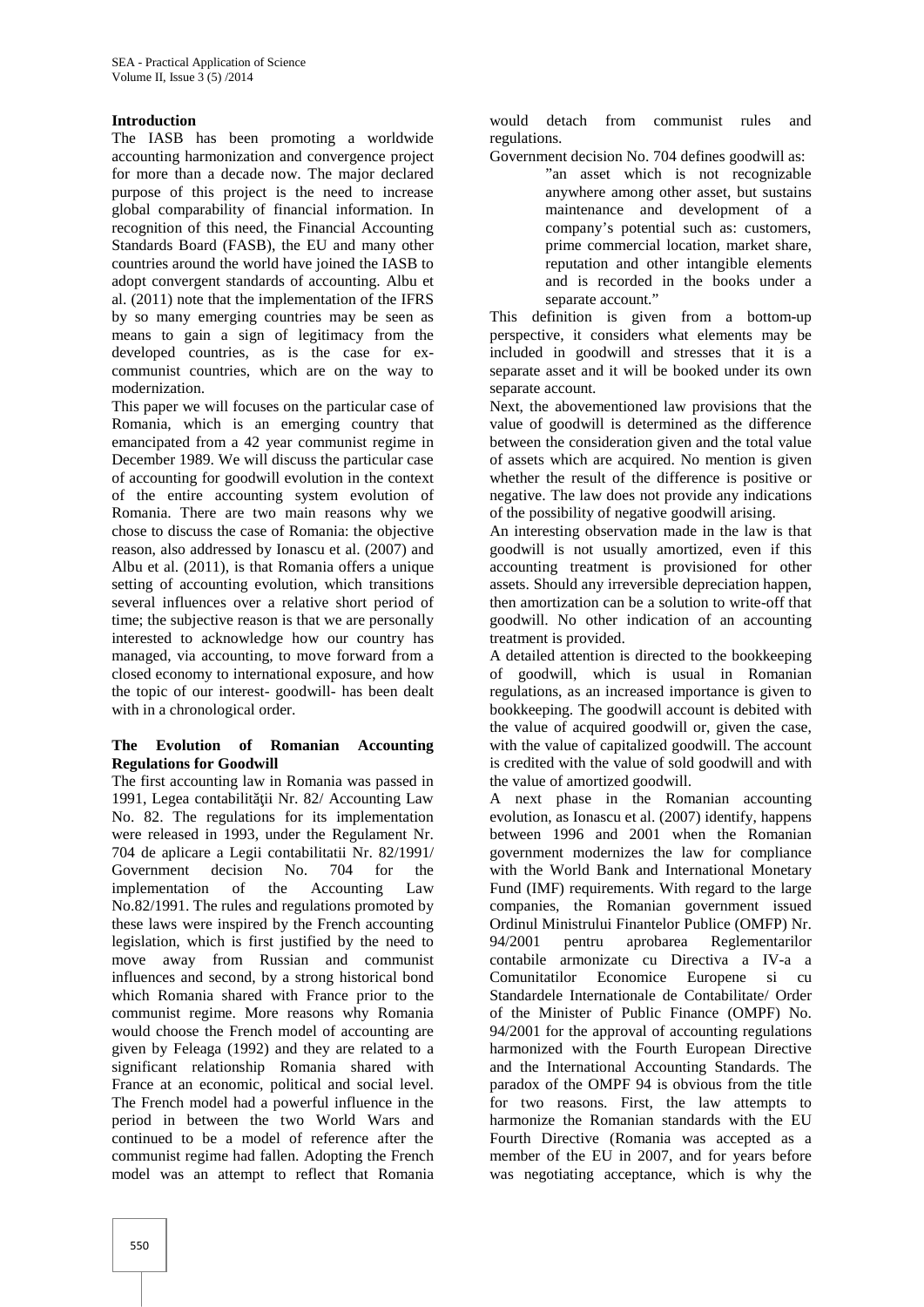government specifically mentioned the phrase "harmonized with the Fourth European Union Directive" (the Romanian Government had contracted several loans from the World Bank which conditioned Romania to adapt accounting regulations to international standards), even though they had been initially adopted from the French, which already complied with EU requirements. Second the law attempts to also harmonize Romanian accounting standards with IAS (The Romanian Government had contracted several loans from the World Bank which conditioned Romania to adapt accounting regulations to international standards), at a time before 2005, when the EU hadn't decided on adopting the international standards. The IASs were on Anglo-Saxon influence, Ionascu et al. (2007), and they were different than the EU directives. But the government was actually trying to achieve two objectives using the same tool: to be accepted as a EU member and to follow through the World Bank and IMF's conditions for the contracted loans. The actual provisions in the OMPF 94 with regard to goodwill were more harmonized with the IAS rather than the Fourth Directive. Goodwill is defined in the context of a business combination in the same way as cited above in the Government Decision No. 704.

The differences arise where valuation of goodwill is concerned. OMPF 94 provisions that goodwill is an intangible asset and that it represents the excess of the acquisition cost over the fair value of the net total identifiable assets and liabilities purchased, at the date of the acquisition. Clearly this method of valuation is copied from the IAS 22, because there is no mention in the Forth Directive of any of the elements included in this valuation: fair value, acquisition date, net total identifiable assets and liabilities in the definition.

Another fortunate development of the OMPF 94 was the introduction of the negative goodwill concept. Negative goodwill is defined as any excess, at the acquisition date, of the total fair value of the assets and liabilities acquired over the cost of the acquisition. Negative goodwill was to be recorded as profit. Naturally, a new account was introduced for the book keeping of negative goodwill. The other accounts for keeping positive purchased goodwill were kept unchanged.

Further, the OMPF 94 also introduced the concept of internally generated goodwill. The standard denies the possibility to record internally generated goodwill because of precarious means of correct valuation, but it admits that companies generate their own goodwill, without it being accounted for.

The specified accounting treatment for goodwill was again matching the IAS 22. Goodwill was systematically amortized over its useful life, but for no longer than 20 years. Disclosure of acquired goodwill and the choice for amortization period are required in the Notes to the financial statements, for the first time.

We find it interesting and remarkable that in 2001 Romania managed to have such a coherent standard for goodwill, regardless that it was introduced under the pressure of the World Bank to stimulate the favorable conditions of the economy. Ionascu et al. (2007) mention that an experiment was conducted which included 13 volunteer companies, which were audited by a Big Five company, and that their financial statements had positively changed when they switched from the old Government decision No. 704 to OMPF 94.

In 2002, the Romanian regulator issues Ordinul Ministrului de Finante Publice (OMFP) Nr. 306/2002 pentru aprobarea Reglementarilor contabile simplificate armonizate cu directivele europene/ Order of the Minister of Public Finance (OMPF) No. 306/2002 for the approval of simplified accounting regulations harmonized with European Directives. Companies that did not meet the quantitative criteria of OMPF 94 applied OMPF 306. With regard to goodwill, this regulation requires that goodwill be amortized for the entire period of its useful life, without establishing any margins for the period.

The last phase in the development of the Romanian accounting regulations, identified by Ionascu et al. (2007), begins in 2005 and we believe is ambiguously ongoing. The OMPF 94 was replaced by the Romanian regulator in 2005 with Ordinul Ministrului Finantelor Publice Nr. 1752/2005 pentru aprobarea Reglementarilor contabile conforme cu Directivele Europene/ Order of the Minister of Public Finance No. 1752/2005 for the approval of accounting regulations according to the European Directives. The OMPF 1752 was deliberately adopted to bring Romanian accounting principles closer to the EU directives than to the IAS, at a time when the major political, strategic and economic priority in Romania was the adherence to the EU. The new regulation, with concern to goodwill, was a step back from the previous standard.

Purchased goodwill is an intangible asset, which is expected to arise upon consolidation and it is measured as the difference between the cost of acquisition and the net assets acquired. Amortization remains the required accounting treatment for goodwill. The time period allowed for amortization changes, from a maximum of 20 years to a maximum of five years, according to the Fourth Directive, moving away from IAS provisions.

There is no significant change in the book keeping required, the negative goodwill account is kept active, even though the standard does not makes any reference to how negative goodwill may arise.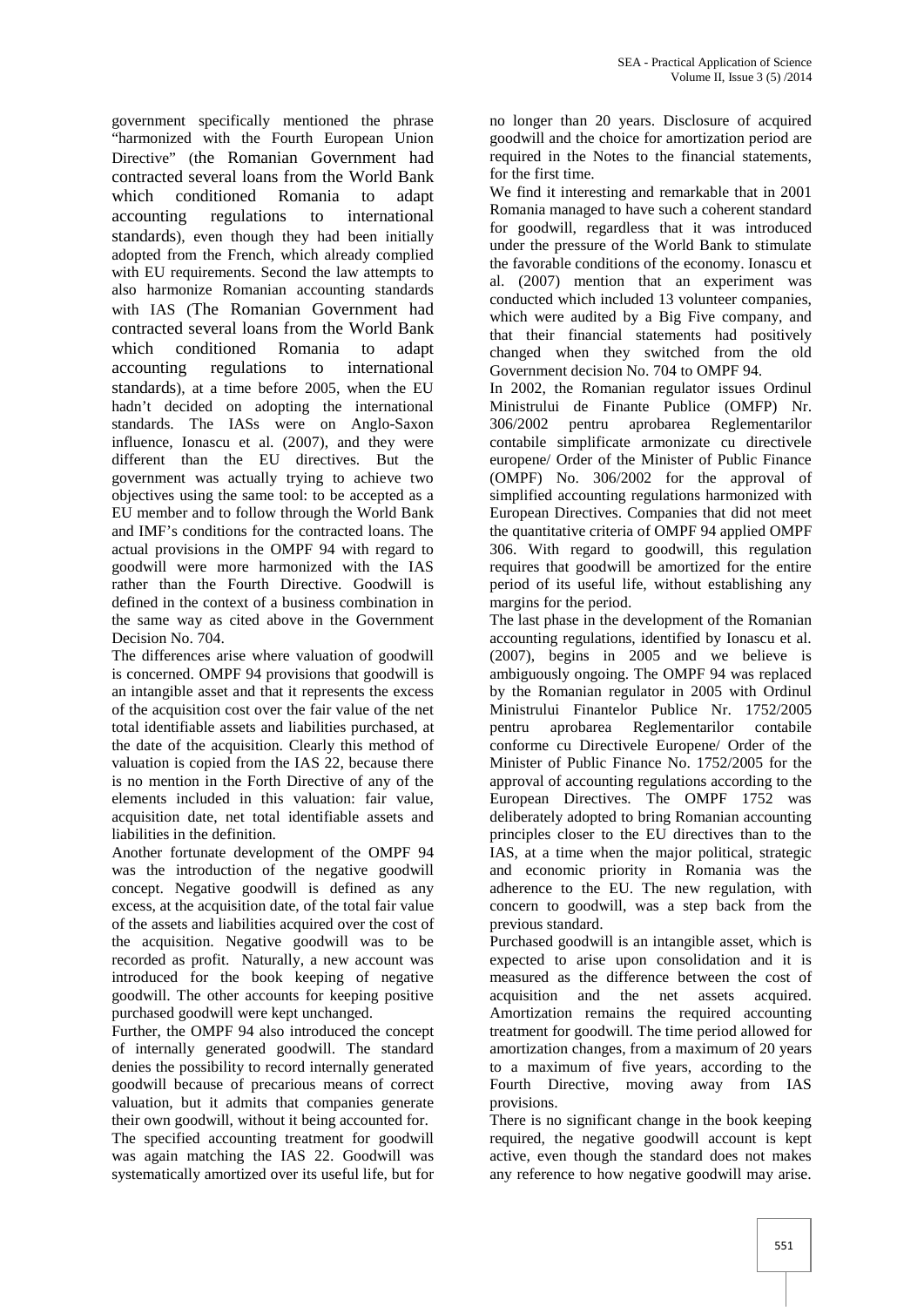There is no mention of internally generated goodwill.

Disclosure is required, in the Notes to the financial statements, for choice of the amortization period and the reasoning attached to the choice. The valuation process for goodwill and minority interests has to be disclosed in the Notes as well.

The OMPF 1752 was released in 2005, the year when the EU joined the IASB and FASB in their project for the harmonization and convergence of the accounting standards. In 2005 the EU required member states to apply the IFRS provisions for all publicly traded companies. Consequently, this meant that the Romanian listed companies would have to prepare a double set of financial statements, in order to comply with the national and the EU regulations at the same time. A study conducted by Tiron and Ratiu (2010) on all companies listed on the Bucharest Stock Exchange between 2006 and 2008 reveals small percentage of companies reporting according to IFRS regulations by Romanian listed companies.

In 2009, the OMPF 1752 was replaced with Ordinul Ministrului Finantelor Publice Nr. 3055/2009 pentru aprobarea Reglementarilor contabile conforme cu Directivele Europene/ Order of the Minister of Public Finance No. 3055/2009, which was mostly issued to regulate accounting provision for individual accounts, Albu et al. (2011). Although the new requirements do not significantly change from OMPF 1752, for goodwill they are a mid-ground between OMPF 1752 and OMPF 94.

Goodwill was similarly defined, but using the concept of fair value, which had been excluded by the OMPF 1752. For the first time a rule for the recognition of goodwill is presented in the OMPF 3055. According to the new regulations goodwill is recognized into accounts upon complete or partial transfer of the assets and liabilities, measured at fair value, regardless if the transfer is a consequence of an acquisition or a merger. The opinion of a professional certified evaluator is required to establish the fair value of the assets and liabilities transferred.

Negative goodwill is given a lengthy consideration in OMPF 3055. According to the new regulations, negative goodwill can be recorded in the profit and loss account under two circumstances: one, the difference between the acquisition price and the fair value of the assets acquired is negative due to an unfavorable situation of the acquiree or because of future costs which the acquiree may addition to the business combination or if it corresponds to bargain purchase. Before negative goodwill is recognized into accounts a careful evaluation of the acquired identifiable assets must be made, so that overvaluation of the assets or undervaluation or the liabilities does not occur.

OMPF 3055 reintroduces internally generated goodwill concept, which remains unaccounted for, again, justified by a missing proper instrument for its valuation.

The accounting treatment for goodwill according to OMPF 3055 was kept unchanged from the OMPF 1752, at a five year amortization period. Disclosure requirements asked companies to justify the selected period for amortization, which could be extended across the five years to a maximum of the useful life of goodwill, on condition that valid justifications are provided in the Notes to the financial statements. Disclosure also required detailed information on the valuation of goodwill and non-controlling interests.

The bookkeeping for goodwill did not stand for any modifications in OMPF 3055.

# **Conclusion**

Romanian regulators have adopted many changes of the accounting regulations in a short period of time. An early adoption of the IAS, before EU had even considered making the transition from EU Directives to IAS/IFRS has proven to have increased the association between market returns and earnings and the reforms and definitely increased the timeliness of earnings up until 2001, (Filip, 2010). Another empirical study conducted on Romanian companies around the same change of regulation in 2001, documents a decrease in the cost of capital, derived from other benefits: transparency, lower information asymmetry, lower risk, (Mihai et al., 2011). A study conducted by Baltariu and Cirstea (2012) reveals, based on a sample of companies listed on the Romanian main stock exchange market, that even though legislation is harmonized with the IFRS to a high degree, de facto companies do not apply IFRS provisions with regard to goodwill in their financial statements. Surely the impact of such studies' findings would be appealing to regulators and other financial information users.

In conclusion, accounting for goodwill in particular, the changes have simply followed one international trend or another, as mainly dictated by politics and derived interests. We believe it is reasonable to assert that isolated, the changes in accounting for goodwill have not had a major impact on the market to the day, as the merger and acquisitions activities in Romania, which are the primary generators of goodwill, are not yet extremely influential.

#### **ACKNOWLEDGEMENT**

This work was cofinanced from the European Social Fund through Sectoral Operational Programme Human Resources Development 2007- 2013, project number POSDRU/159/1.5/S/142115 "Performance and excellence in doctoral and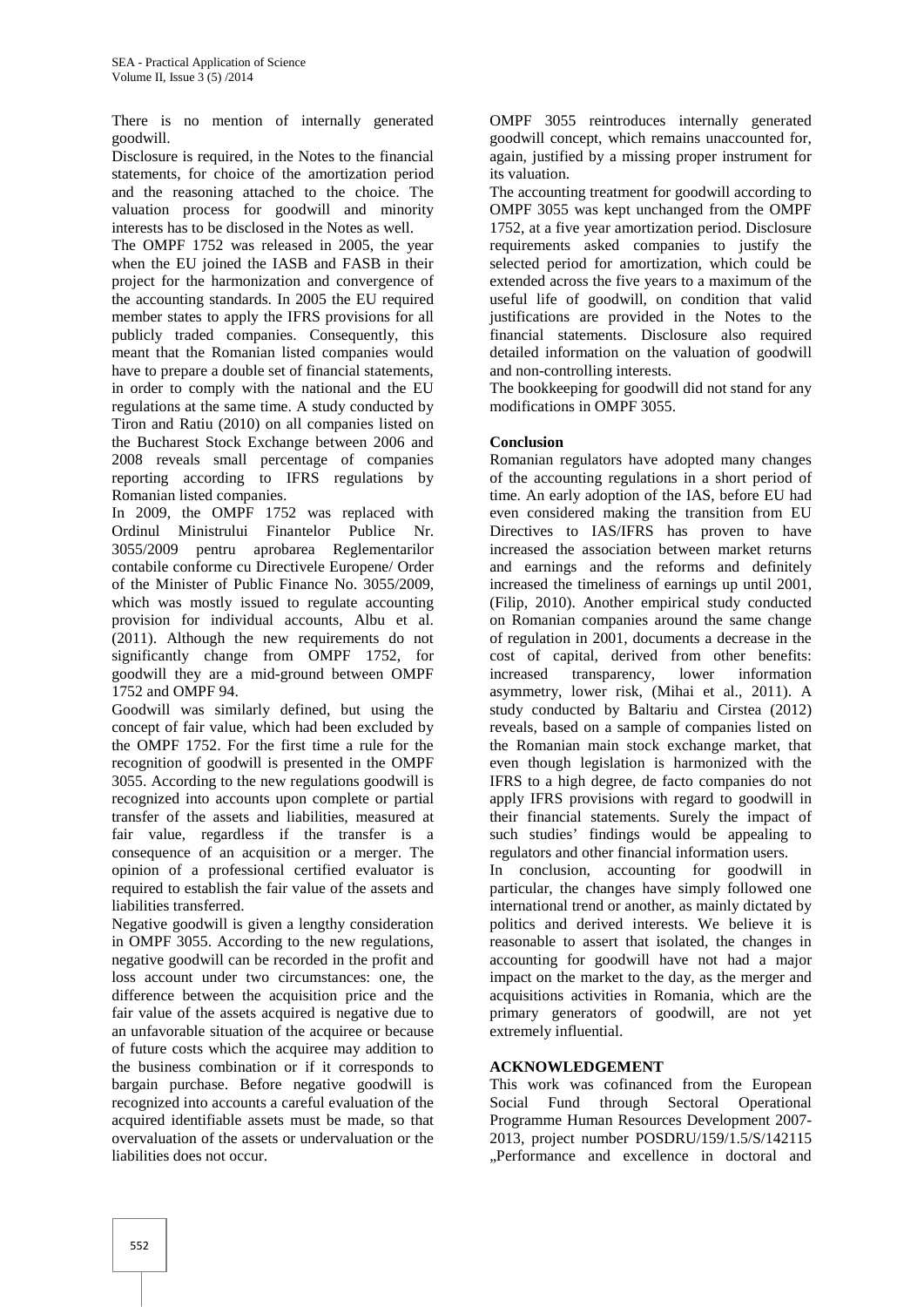postdoctoral research in Romanian economics science domain"

#### **References**

- [1] Albu, C. N., Albu, N., Faff, R.&Hodgson, A., (2011), Accounting competencies and the changing role of accountants in emerging economies: The Case of Romania, Accounting in Europe, 8 (2), p. 155-184
- [2] Baltariu, C.A. & Cirstea, A., (2012), Annales Universitatis Apulensis Series Oeconomica, 14 (2), p. 311-319
- [3] Feleaga, N., (1992), Problemes du choix et de l'implantation d'un nouveau systeme comptable dans un pays qui passe d'une economie planifiee et centralisee a l'economie de marche – le cas de la Roumanie, Actes du 13e congre`s de l'AFC, Bordeaux, 21–23 mai 1992.
- [4] Filip A., (2010), IFRS and the value relevance of earnings: evidence from the emerging market of Romania, International Journal of Accounting, Auditing and Performance Evaluation, 6 (2-3), p. 191 – 223
- [5] Ionascu, I., Ionascu, M., Olimid, L. & Calu, D. A., (2007), An empirical evaluation of the costs of harmonizing Romanian accounting with International Regulations (EU Directives and IAS/IFRS), Accounting in Europe, 4(1/2), pp. 169–206
- [6] Mihai, S., Ionascu, M. & Ionascu, I., (2012), Economic benefits of International Financial Reporting Standards (IFRS) adoption in Romania: Has the cost of equity capital decreased?, I African Journal of Business Management, 6 (1), p. 200-205
- [7] Tiron-Tudor, A. & Ratiu, R.V., (2010), How Transparent Are Companies Listed On The Bucharest Stock Exchange When Disclose Their Consolidated Financial Statements?, Annales Universitas Apulensis Oeconomica, 1, p. 185-191
- [8] Accounting Law No. 82/1991, Official Journal of Romania, No. 265/27.12.1991, revised, Official Journal, No. 454/18.06.2008
- [9] Fourth Council Directive 78/660/EEC
- [10]Government decision No. 704/1993 for the implementation of the Accounting Law No. 82/1991, Official Journal of Romania, No. 303bis/22.12.1993
- [11] IAS 22 "Business Combinations"
- [12] Order of the Minister of Public Finance (OMPF) No. 306/2002 for the approval of simplified accounting regulations harmonized with European Directives
- [13] Order of the Minister of Public Finances No. 1752/2005 for the approval of accounting regulations in accordance with the European Directives, Official Journal of Romania, No. 1080bis/30.11.2005
- [14]Order of the Minister of Public Finances No. 3055/2009 for the approval of accounting regulations in accordance with the European Directives, Official Journal of Romania, No. 766bis/10.11.2009
- [15] Order of the Minister of Public Finances No. 94/2001 for the approval of accounting regulations harmonized with the Fourth European Directive and the International Accounting Standards, Official Journal of Romania, No. 85/20.02.2001.